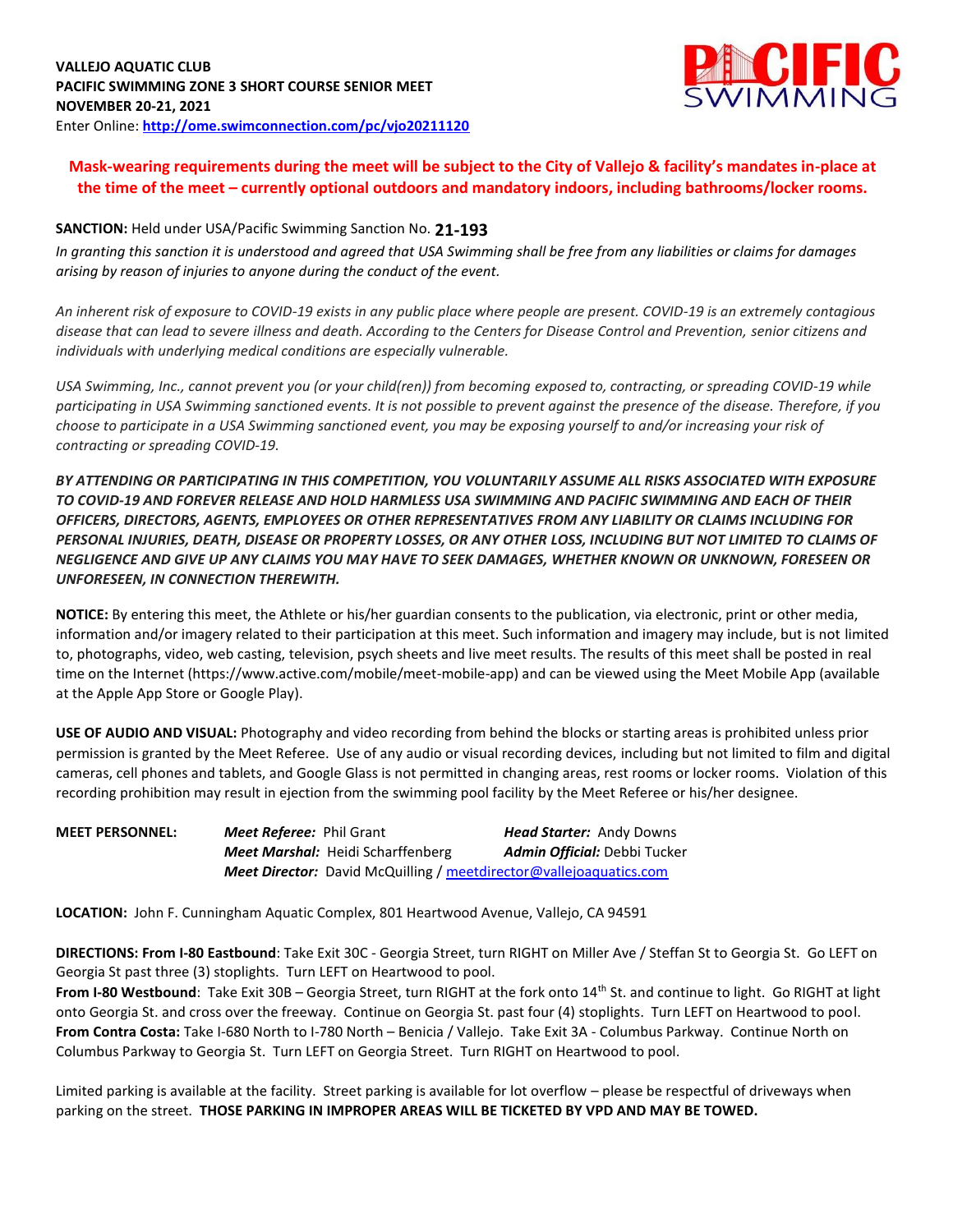**COURSE:** OUTDOOR 25 YARD / 50 METER pool with up to 10 lanes available for competition. An additional 9 lanes shall be available for warm-up/cool down throughout the competition. The minimum water depth for the shallow end course, measured in accordance with Article 103.2.3, is 6'0" at the start end and 6'0" at the turn end. In accordance with Article 104.2.2C(4) the competition course has been certified. A copy of the certification is on file with USA Swimming.

**TIME:** Meet shall begin at 9:00 AM with warm-ups from 7:30 to 8:45 AM each day.

**RULES:** • Current USA and Pacific Swimming rules and warm-up procedures shall govern the meet. A copy of these procedures shall be posted at the Clerk-of-Course.

• The local facilities guidelines, restrictions and interpretation of the local public health guidelines shall be followed at this meet.

• All applicable adults participating in or associated with this meet acknowledge that they are subject to the provisions of the USA Swimming Minor Athlete Abuse Prevention Policy ("MAAPP"), and that they understand that compliance with the MAAPP policy is a condition of participation in the conduct of this competition.

- All events are timed finals.
- All events shall swim fast to slow
- Athletes may compete in a maximum of four (4) events per day.
- If local conditions warrant it, the Meet Referee, with the concurrence of the Meet Director, may require a mandatory scratch down. Immediate cash refunds shall be made for any mandatory scratches.
- All Coaches and Officials shall wear their USA Swimming membership cards in a visible manner.
- At the discretion of the Meet Referee, events and heats may be combined.
- Athletes in the 500 free must provide their own lap counters.
- Athletes in the 1000 free and 1650 free must supply their own timers and lap counters.

**UNACCOMPANIED ATHLETES:** Any USA Swimming Athlete-Member competing at the meet shall be accompanied by a USA Swimming Member-Coach for the purposes of Athlete supervision during warm-up, competition and warm-down. If a Coach-Member of the Athlete's USA Swimming Club does not attend the meet to serve in said supervisory capacity, it is the responsibility of the Athlete or the Athlete's legal guardian to arrange for supervision by a USA Swimming Member-Coach. The Meet Director or Meet Referee may assist the Athlete in making arrangements for such supervision; however, it is recommended that such arrangements be made in advance of the meet by the Athlete's USA Swimming Club Member-Coach.

**RACING STARTS:** Athletes shall be certified by a USA Swimming member-coach as being proficient in performing a racing start, or shall start the race in the water. It is the responsibility of the Athlete or the Athlete's legal guardian to ensure compliance with this requirement.

**RESTRICTIONS:** • Smoking and the use of other tobacco products is prohibited on the pool deck, in the locker rooms, in spectator

- seating, on standing areas and in all areas used by Athletes, during the meet and during warm-up periods.
- Sale and use of alcoholic beverages is prohibited in all areas of the meet venue.
- No glass containers are allowed in the meet venue.
- Only Athletes, Coaches, Officials, and Volunteers shall be allowed on the pool deck.
- Deck Changes are prohibited.

**•** Destructive devices, to include but not limited to, explosive devices and equipment, firearms (open or concealed), blades, knives, mace, stun guns and blunt objects are strictly prohibited in the swimming facility and its surrounding areas. If observed, the Meet Referee or his/her designee may ask that these devices be stored safely away from the public or removed from the facility. Noncompliance may result in the reporting to law enforcement authorities and ejection from the facility. Law enforcement officers (LEO) are exempt per applicable laws.

**•** Operation of a drone, or any other flying apparatus, is prohibited over the venue (pools, Athlete/Coach areas, Spectator areas and open ceiling locker rooms) any time Athletes, Coaches, Officials and/or Spectators are present.

• Pop-ups and tents shall not be allowed on deck, except in designated areas at the west end of the pool. Deck space is limited but bleachers and grass areas are available for set-up.

• A designated coaches' area will be provided on deck. Athletes are allowed to check-in with their coaches in this area but cannot stay there.

• All pop-ups / tents / shelters must be secured.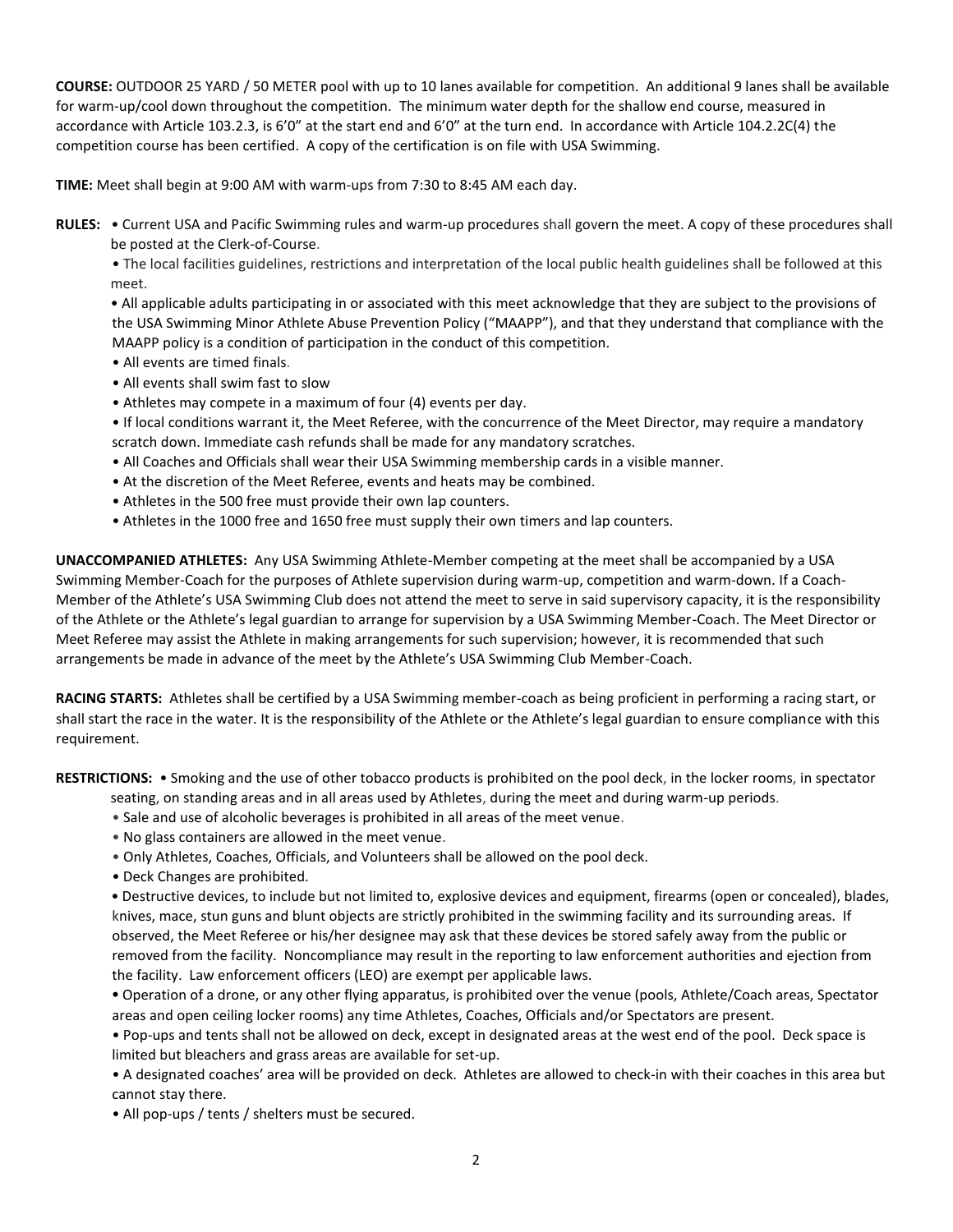- **ELIGIBILITY:**  Athletes shall be current members of USA Swimming and shall enter their name and registration number on their entries exactly as they are shown in their USA Swimming Registration. If this is not done, it may be difficult to match the Athlete with the registration and times database. The meet host shall check all Athlete registrations against the SWIMS database and if not found to be registered, the Meet Director shall accept the registration at the meet (a \$10 surcharge shall be added to the regular registration fee). Duplicate registrations shall be refunded by mail.
	- ONLY Athletes 13/Over are eligible to enter this meet. There is no proof of time.
	- Athletes with a disability are welcome to attend this meet and should contact the Meet Director or Meet Referee regarding special accommodations.
	- No time conversions shall be accepted.
	- Entries with "NO TIME" shall be rejected.
	- The Athlete's age shall be the age of the Athlete on the first day of the meet.

**SEEDING:** Event seeding shall be in the following order: conforming short course yards, non-conforming long course meters, and nonconforming short course meters - USA Swimming rules 207.11.7B.

**CHECK-IN:** The meet shall be deck seeded. Athletes must check-in at the Clerk-of-Course. No event shall be closed more than 30 minutes before the scheduled start of the session. Prior to 10:30 AM, close of check-in for each event shall be no more than 60 minutes before the estimated time of the start of the first heat of the event. **Close of check-in for all remaining events for that day shall be at 10:30 AM.** Athletes who do not check in will not be seeded and will not be allowed to compete in that event. Athletes who wish to scratch from an event after the close of check-in are required to inform the Referee on the starting end of the competition course.

**SCRATCH RULE:** Athletes shall report promptly to the starting block when their event/heat is called. Any Athlete not reporting for or competing in an individual timed final event shall not be penalized.

**ENTRY FEES:** \$7.00 per individual event plus an \$8.00 per Athlete participation fee. Entries shall be rejected if payment is not sent at time of request. No late entries shall be accepted. No refunds shall be made, except mandatory scratch downs.

**ONLINE ENTRIES:** To enter online go to **<http://ome.swimconnection.com/pc/vjo20211120>** to receive an immediate entry confirmation. This method requires payment by credit card. Swim Connection, LLC charges a processing fee for this service, equal to \$1 per Athlete plus 5% of the total Entry Fees. Please note that the processing fee is a separate fee from the Entry Fees. If you do not wish to pay the processing fee, enter the meet using a mail entry. **Entering online is a convenience, is completely voluntary, and is in no way required or expected of an Athlete by Pacific Swimming.** Online entries will be accepted through 11:59 PM Wednesday, November 10, 2021.

**MAILED OR HAND DELIVERED ENTRIES:** Entries shall be on the attached consolidated entry form. Forms shall be filled out completely and printed clearly with Athlete's best time. Entries shall be entered using the current Pacific Swimming procedure: and postmarked by midnight, Monday, November 8, 2021 or hand delivered by 6:30 p.m. Wednesday, November 10, 2021. Requests for confirmation of receipt of entries should include a self-addressed envelope or e-mail address.

| <b>NING READ IN A PROPERTY IN A PROPERTY OF A PROPERTY CHAPTER</b> |                                            |                    |  |  |  |
|--------------------------------------------------------------------|--------------------------------------------|--------------------|--|--|--|
| <b>Mail entries to: VJO Meet Director</b>                          | Hand deliver entries to: VJO Meet Director |                    |  |  |  |
| <b>RE: Swim Meet Entries</b>                                       | <b>RE: Swim Meet Entries</b>               |                    |  |  |  |
| P.O. Box 5846                                                      |                                            | 801 Heartwood Ave. |  |  |  |
| Vallejo, CA 94591-5846                                             |                                            | Vallejo, CA 94589  |  |  |  |
|                                                                    |                                            |                    |  |  |  |

**AWARDS:** None.

**Make check payable to: Vallejo Aquatic Club** 

**ADMISSION:** Free.

**SNACK BAR & HOSPITALITY:** A snack bar will be available throughout the competition. Coaches and working deck officials will be provided lunch. Hospitality will serve refreshments to timers and volunteers

**MISCELLANEOUS:** No overnight parking is allowed. Facilities will not be provided after meet hours.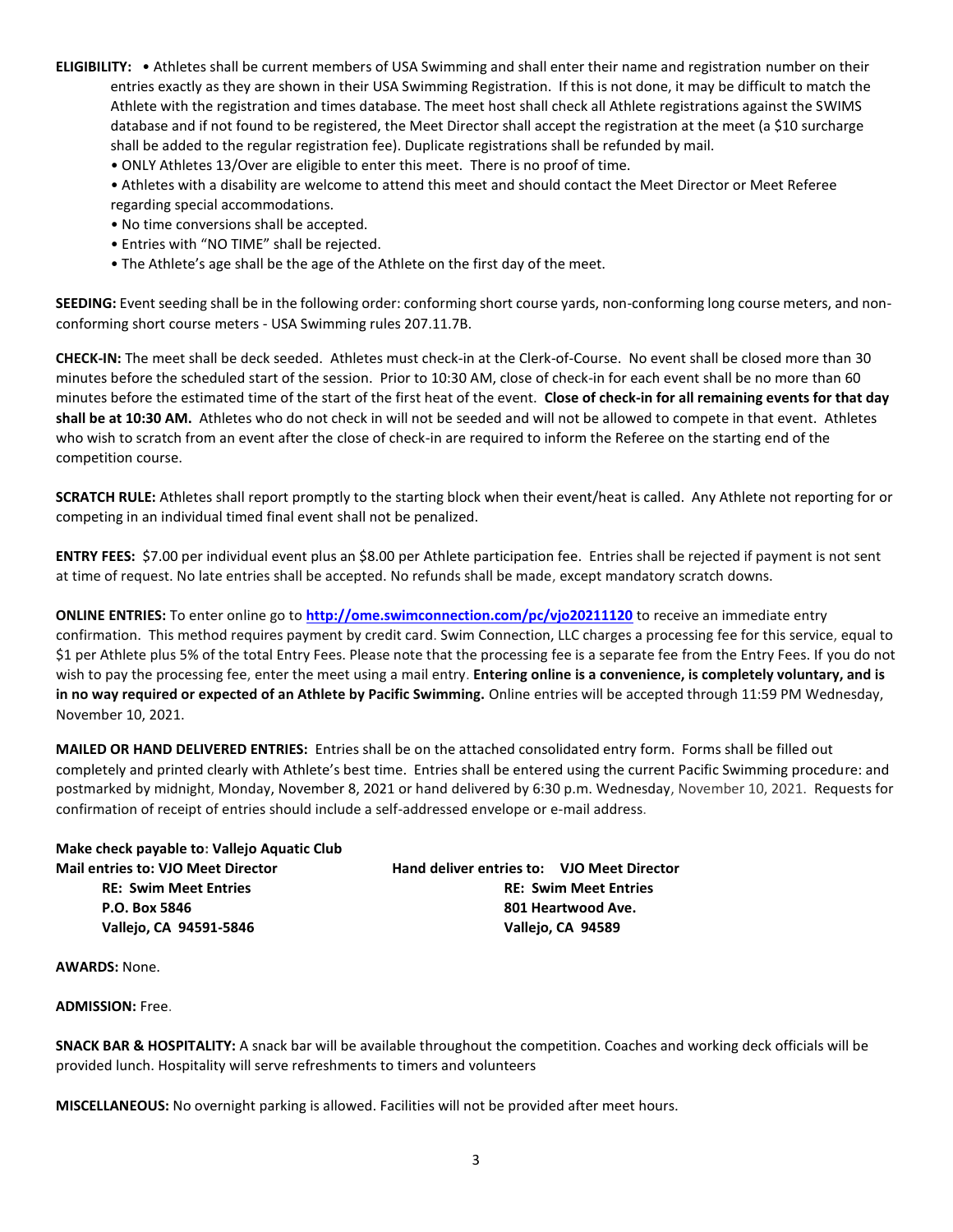## **ORDER OF EVENTS**

| Saturday, November 20 |                  |    |  |  |  |
|-----------------------|------------------|----|--|--|--|
| <b>EVENT#</b>         | <b>EVENT</b>     |    |  |  |  |
| $\mathbf{1}$          | <b>500 FREE</b>  | 2  |  |  |  |
| 3                     | 200 BACK         | 4  |  |  |  |
| 5                     | 100 BREAST       | 6  |  |  |  |
| 7                     | <b>200 FLY</b>   | 8  |  |  |  |
| 9                     | <b>100 FREE</b>  | 10 |  |  |  |
| 11                    | 200 I.M.         | 12 |  |  |  |
| 13                    | <b>1650 FREE</b> | 14 |  |  |  |

| Saturday, November 20 |                  |               |               | Sunday, November 21 |               |  |  |
|-----------------------|------------------|---------------|---------------|---------------------|---------------|--|--|
| <b>EVENT#</b>         | <b>EVENT</b>     | <b>EVENT#</b> | <b>EVENT#</b> | <b>EVENT</b>        | <b>EVENT#</b> |  |  |
| 1                     | <b>500 FREE</b>  | 2             | 15            | 400 I.M.            | 16            |  |  |
| 3                     | 200 BACK         | 4             | 17            | <b>200 FREE</b>     | 18            |  |  |
| 5                     | 100 BREAST       | 6             | 19            | <b>100 FLY</b>      | 20            |  |  |
| 7                     | <b>200 FLY</b>   | 8             | 21            | 50 FREE             | 22            |  |  |
| 9                     | <b>100 FREE</b>  | 10            | 23            | 200 BREAST          | 24            |  |  |
| 11                    | 200 I.M.         | 12            | 25            | 100 BACK            | 26            |  |  |
| 13                    | <b>1650 FREE</b> | 14            | 27            | <b>1000 FREE</b>    | 28            |  |  |

Events 13-14 and 27-28 shall be swum fastest to slowest alternating women and men There shall be a 10 minute break before the start of these events

Time standards may be found at:<http://www.pacswim.org/swim-meet-times/standards>